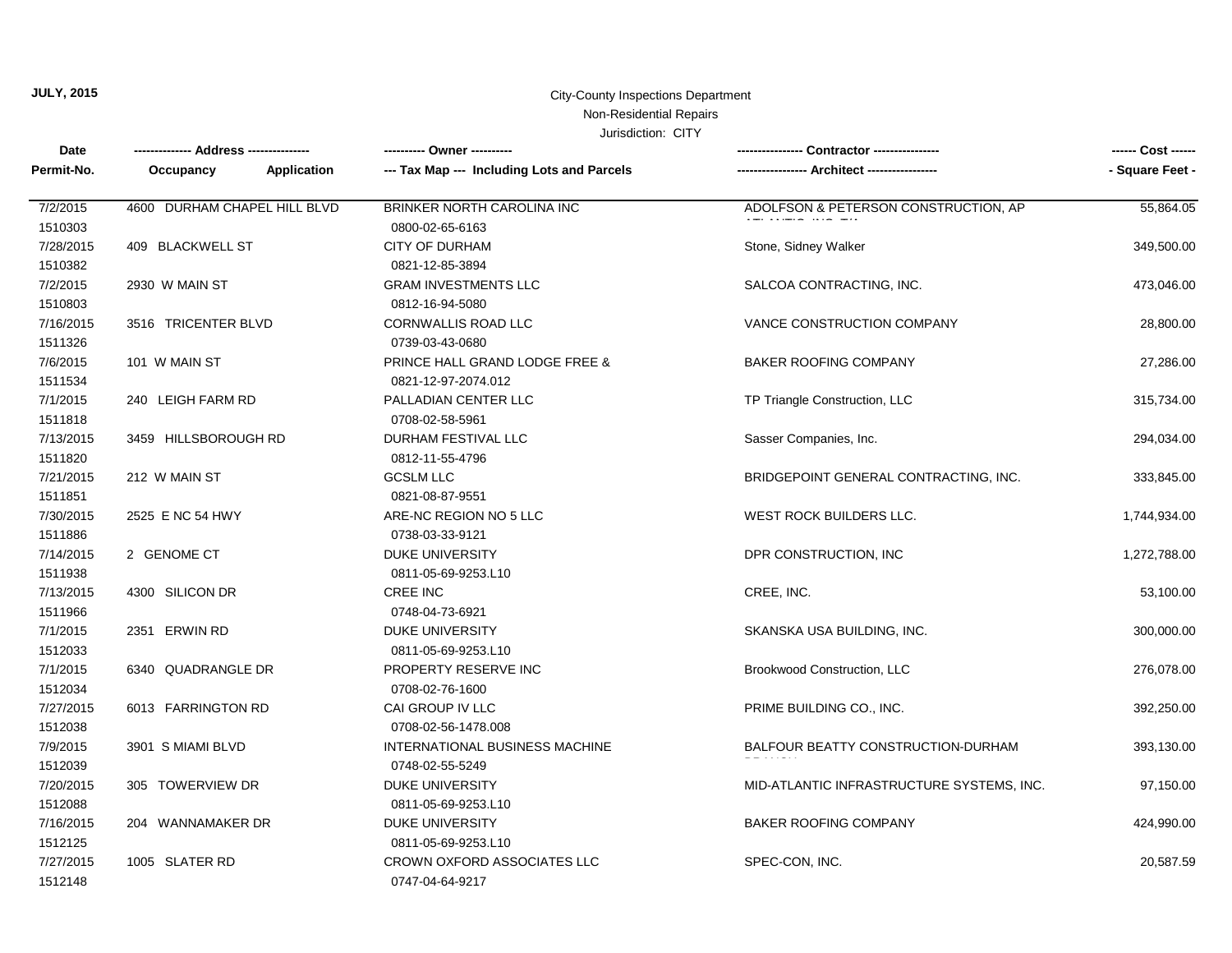# Non-Residential Repairs

| Date                 |                               | ---------- Owner ----------                        |                                       | ------ Cost ------ |
|----------------------|-------------------------------|----------------------------------------------------|---------------------------------------|--------------------|
| Permit-No.           | Application<br>Occupancy      | --- Tax Map --- Including Lots and Parcels         |                                       | - Square Feet -    |
| 7/27/2015<br>1512149 | 1005 SLATER RD                | CROWN OXFORD ASSOCIATES LLC<br>0747-04-64-9217     | SPEC-CON, INC.                        | 330.00             |
| 7/13/2015<br>1512150 | 219 HOOD ST                   | PONYSAURUS BREWING LLC<br>0831-09-05-9173          | HAWTHORNE-JOHNSON, NICHOLAS L.        | 72,000.00          |
| 7/6/2015<br>1512151  | 2700 MERIDIAN PKWY            | IVC MERIDIAN LL F LLC<br>0728-02-97-2409           | SPECTRA BUILDERS INC.                 | 129,471.00         |
| 7/6/2015<br>1512155  | 1251 UNIVERSITY DR            | M M FOWLER INC<br>0821-15-63-3232                  | Enloe, Inc                            | 21,119.00          |
| 7/6/2015<br>1512157  | 2685 DURHAM CHAPEL HILL BLVD  | FOWLER INC M M<br>0820-05-09-4308                  | Enloe, Inc                            | 25,486.00          |
| 7/20/2015<br>1512193 | 359 BLACKWELL ST              | DIAMOND VIEW III LLC<br>0821-12-86-4216            | Atlantic Corporate Contracting L.L.C. | 63,934.00          |
| 7/9/2015<br>1512194  | 210 SCIENCE DR                | <b>DUKE UNIVERSITY</b><br>0811-05-69-9253.L10      | ROMEO GUEST ASSOC. INC                | 155,878.00         |
| 7/6/2015<br>1512237  | 923 BROAD ST                  | IMP ENTERPRISES LLC<br>0822-14-33-7736             | SZOSTAK GROUP, LLC                    | 10,000.00          |
| 7/7/2015<br>1512239  | 1510 NORTH POINTE DR          | NORTH POINTE-CGL LLC<br>0822-07-59-2583            | Reynolds & Sons Construction Company  | 45,100.00          |
| 7/9/2015<br>1512249  | 2301 ERWIN RD                 | <b>DUKE UNIVERSITY</b><br>0811-05-69-9253.L10      | WILSON, C.T., CONST. CO.              | 255,224.00         |
| 7/9/2015<br>1512250  | 2905 MERIDIAN PKWY            | <b>GIBRALTAR PROPERTIES LLC</b><br>0738-01-07-4674 | BEAM, J. D., INC.                     | 343,600.00         |
| 7/9/2015<br>1512251  | 1951 TW ALEXANDER DR          | <b>LIBERTY PROPERTY LIMITED</b><br>0759-01-10-4141 | SITESCAPES, LLC.                      | 136,000.00         |
| 7/9/2015<br>1512252  | 930 MARTIN LUTHER KING JR PKY | SCP 2006-C23-193 LLC<br>0729-01-29-7980            | SITESCAPES, LLC.                      | 13,500.00          |
| 7/9/2015<br>1512253  | 2608 ERWIN RD                 | PAVILION EAST LLC<br>0812-15-62-3308.004           | <b>GATEWAY BUILDING COMPANY</b>       | 47,187.00          |
| 7/21/2015<br>1512267 | 4310 GARRETT RD               | <b>DNN PROPERTIES LLC</b><br>0800-04-73-3771       | PULLEN, R.L. & ASSOCIATES             | 102,804.00         |
| 7/9/2015<br>1512272  | 5311 S MIAMI BLVD             | FARMAH IMPERIAL CORNERS LLC<br>0747-01-45-5435     | Jonathan Shanks                       | 600.00             |
| 7/2/2015<br>1512274  | 3040 ERWIN RD                 | DUKE UNIVERSITY<br>0812-18-40-8905                 | GRIFFIN, D.H., WRECKING               | 1,000.00           |
| 7/9/2015<br>1512279  | 2200 W MAIN ST                | ERWIN SQUARE PLAZA LLC<br>0822-17-11-7840          | Lars Ekdahl                           | 1,025.00           |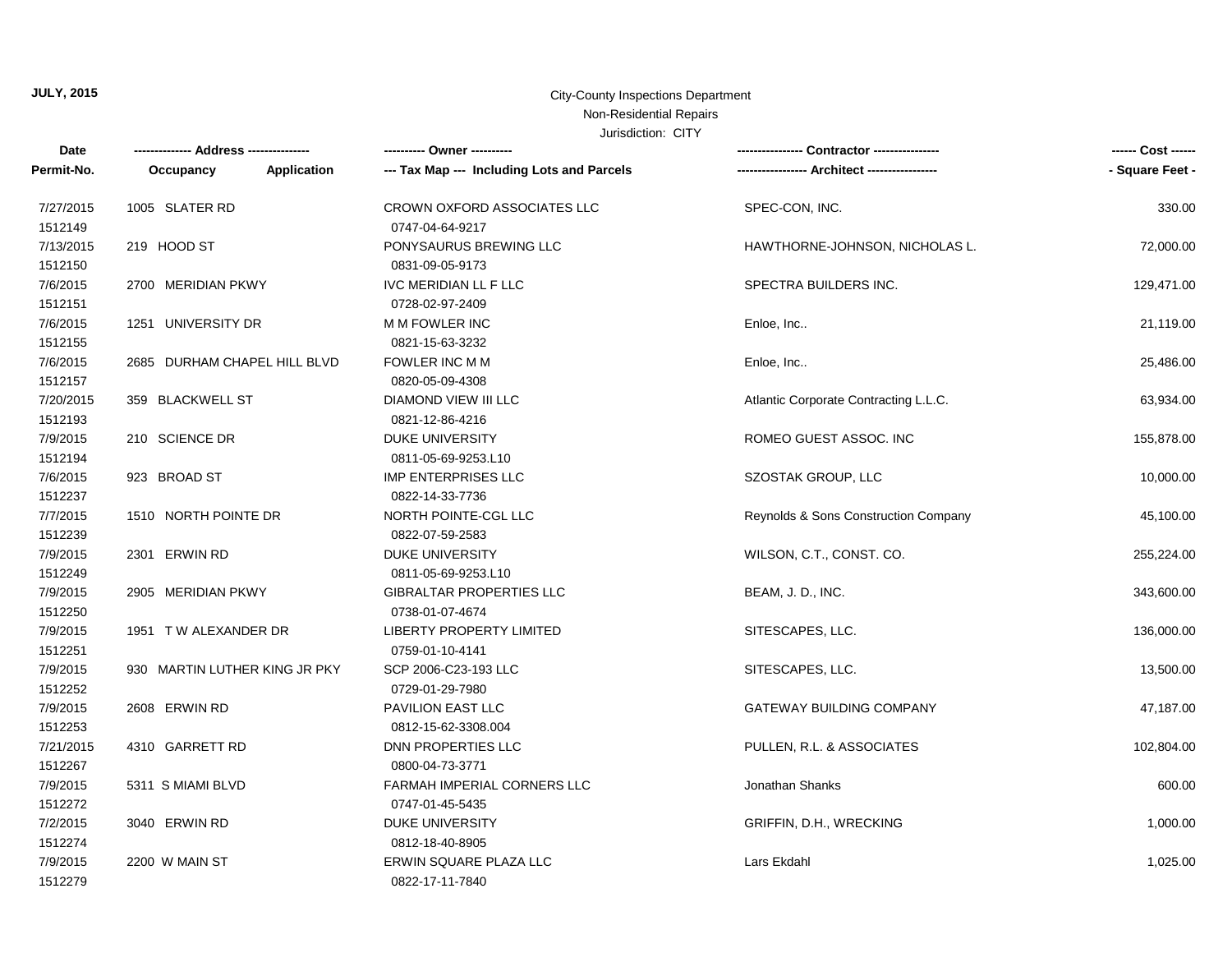# Non-Residential Repairs

| Date       | -------------- Address --------------- |             | ---------- Owner ----------                |                                    | ------ Cost ------ |
|------------|----------------------------------------|-------------|--------------------------------------------|------------------------------------|--------------------|
| Permit-No. | Occupancy                              | Application | --- Tax Map --- Including Lots and Parcels |                                    | - Square Feet -    |
| 7/14/2015  | 801 CAPITOLA DR                        |             | ARE-100/800/801 CAPITOLA LLC               | INTEGRITY SERVICES GROUP LLC.      | 32,579.00          |
| 1512282    |                                        |             | 0737-01-28-5140                            |                                    |                    |
| 7/14/2015  | 6350 QUADRANGLE DR                     |             | PROPERTY RESERVE INC                       | BALFOUR BEATTY CONSTRUCTION-DURHAM | 65,019.00          |
| 1512307    |                                        |             | 0708-02-66-6865                            |                                    |                    |
| 7/28/2015  | 2530 MERIDIAN PKWY                     |             | <b>MERIDIAN OPERATING ASSOCIATES</b>       | TP Triangle Construction, LLC      | 114,869.41         |
| 1512313    |                                        |             | 0728-02-96-6823                            |                                    |                    |
| 7/15/2015  | 6910 FAYETTEVILLE RD                   |             | SOUTHPOINT MALL LLC                        | <b>BARNHILL CONTRACTING CO</b>     | 74,500.00          |
| 1512318    |                                        |             | 0718-04-64-7017.SPL                        |                                    |                    |
| 7/20/2015  | 1515 NORTH POINTE DR                   |             | NORTH POINTE DEVELOPMENT                   | TOBY J. DICKENS                    | 103,000.00         |
| 1512341    |                                        |             | 0822-07-48-7739                            |                                    |                    |
| 7/30/2015  | 4505 EMPEROR BLVD                      |             | NOTTINGHAM HALL IC LLC                     | VISION CONTRACTORS, INC.           | 58,330.00          |
| 1512371    |                                        |             | 0747-04-73-1581                            |                                    |                    |
| 7/20/2015  | 1515 HULL AVE                          |             | <b>DUKE UNIVERSITY</b>                     | ROMEO GUEST ASSOC. INC             | 22,000.00          |
| 1512373    |                                        |             | 0821-06-29-5777.L01                        |                                    |                    |
| 7/17/2015  | 114 S BUCHANAN BLVD                    |             | <b>DURHAM REALTY INC</b>                   | <b>GATEWAY BUILDING COMPANY</b>    | 56,695.00          |
| 1512374    |                                        |             | 0821-07-59-1687                            |                                    |                    |
| 7/20/2015  | 601 KEYSTONE PARK DR                   |             | ARE-NC REGION NO 7 LLC                     | TOP NOTCH CONTRACTING              | 27,000.00          |
| 1512382    |                                        |             | 0747-03-22-8560                            |                                    |                    |
| 7/22/2015  | 3100 TOWER BLVD                        |             | HD TOWER LLC                               | MCKENNA CONST. CO. INC.            | 30,877.00          |
| 1512409    |                                        |             | 0810-01-28-0616                            |                                    |                    |
| 7/20/2015  | 4205 S MIAMI BLVD                      |             | INTERNATIONAL BUSINESS MACHINE             | FLUOR FACILITY & PLANT SVCS INC    | 123,259.00         |
| 1512417    |                                        |             | 0748-04-43-6576                            |                                    |                    |
| 7/30/2015  | 1515 HULL AVE                          |             | <b>DUKE UNIVERSITY</b>                     | ROMEO GUEST ASSOC. INC             | 300,000.00         |
| 1512445    |                                        |             | 0821-06-29-5777.L01                        |                                    |                    |
| 7/20/2015  | 409 S ROXBORO ST                       |             | <b>HENDRICK AUTOMOTIVE GROUP</b>           | RCI DEMOLITION INC.                | 1,000.00           |
| 1512466    |                                        |             | 0821-12-95-6314                            |                                    |                    |
| 7/30/2015  | 2351 ERWIN RD                          |             | <b>DUKE UNIVERSITY</b>                     | SKANSKA USA BUILDING, INC.         | 1,181,122.00       |
| 1512479    |                                        |             | 0811-05-69-9253.L10                        |                                    |                    |
| 7/27/2015  | 2520 MERIDIAN PKWY                     |             | IVC MERIDIAN LL O LLC                      | BEAM, J. D., INC.                  | 243,000.00         |
| 1512493    |                                        |             | 0738-01-06-1881                            |                                    |                    |
| 7/27/2015  | 4723 ERWIN RD                          |             | ERWIN ROAD PROPERTY LLC                    | Vaughn King                        | 7,000.00           |
| 1512507    |                                        |             | 0801-03-35-9152                            |                                    |                    |
| 7/30/2015  | 309 E CHAPEL HILL ST                   |             | HOLLAND EMPIRE ALLIANCE LLC                | PEPPER CONSTRUCTION COMPANY        | 96,139.00          |
| 1512511    |                                        |             | 0821-08-97-2808                            |                                    |                    |
| 7/20/2015  | 112 W SEMINARY AVE                     |             | SEMINARY AVENUE REDUX LLC                  | GRIFFIN, D.H., WRECKING            | 1,000.00           |
| 1512517    |                                        |             | 0821-05-98-9593                            |                                    |                    |